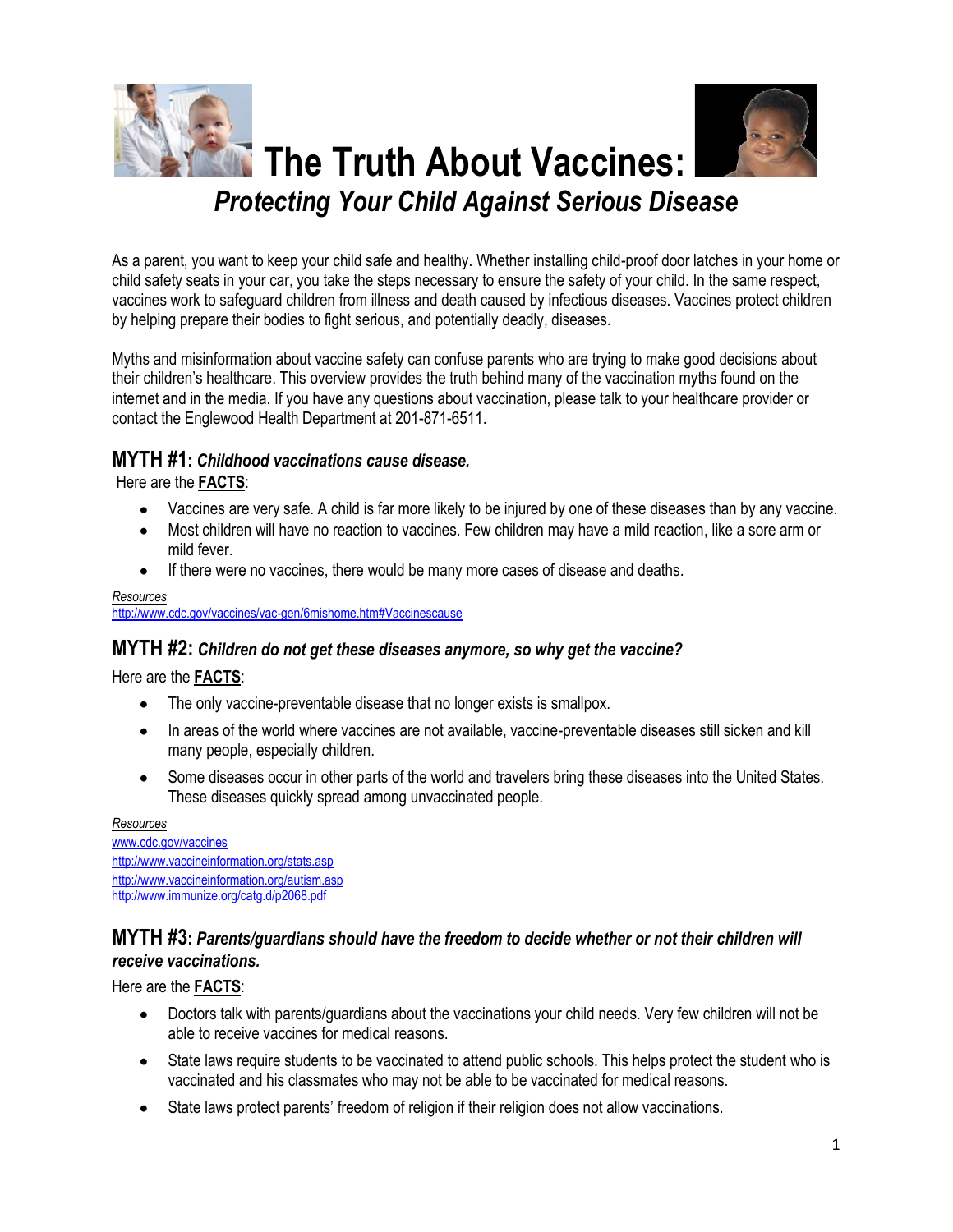*Resources*  <http://www.cispimmunize.org/pro/pdf/RespondingParentalRefusalIZChdrn.pdf>

### **MYTH #4:** *Getting the "natural" disease is better than the vaccination.*

Here are the **FACTS**:

- The price paid for "natural" disease can include paralysis, brain damage, cancer, deafness, blindness, or  $\bullet$ even death. Vaccination is the safer choice.
- When children get sick "naturally", they can pass on the disease to others who may be harmed.
- When children get sick from vaccine-preventable diseases, they miss school and can cause parents to lose time from work. These diseases also result in doctor's visits, hospitalizations, and even premature deaths.

#### *Resources*

<http://www.immunize.org/catg.d/p4025.pdf> <http://www.chop.edu/consumer/jsp/division/generic.jsp?id=79354>

### **MYTH #5:** *Vaccines cause many harmful side effects, illnesses, and even death.*

Here are the **FACTS**:

- Vaccines are actually very safe.  $\bullet$
- Most vaccine side effects are minor and temporary, such as a sore arm or mild fever.  $\bullet$
- Serious side effects from vaccine are very rare, while serious side effects from the diseases they protect  $\bullet$ against are far more common.

#### *Resources*

<http://www.cdc.gov/od/science/iso/concerns/thimerosal.htm> [www.cdc.gov/vaccines](http://www.cdc.gov/vaccines) <http://www.immunize.org/catg.d/p2068.pdf> [http://www.cdc.gov/vaccines/vac-gen/6mishome.](http://www.cdc.gov/vaccines/vac-gen/6mishome)htm#Givingachildmultiple

#### **MYTH #6:** *Too many vaccines will overwhelm an infant's immune system.*

Here are the **FACTS**:

- Scientific data show that vaccination with multiple vaccines at the same time has no harmful effects on the normal childhood immune system.
- Vaccinating children as early as possible gives them protection during the early months of their lives when they are most at risk for illness.
- Giving several vaccinations at the same time will mean fewer office visits for vaccinations, which saves parents both time and money and may be less traumatic for the child.

*Resources*  [http://www.cdc.gov/vaccines/vac-gen/6mishome.](http://www.cdc.gov/vaccines/vac-gen/6mishome) htm#Givingachildmultiple

## **MYTH #7:** *Children receive too many vaccines.*

Here are the **FACTS**:

- Our children are exposed to many diseases that could do them harm. Vaccines are the best way to protect against those diseases.
- Scientific data show that vaccination with multiple vaccines at the same time has no harmful effects on the normal childhood immune system.
- Children sometimes need additional shots (booster doses) of a vaccine to make sure they are still protected from the disease.

*Resources* <http://www.aap.org/immunization/index.html>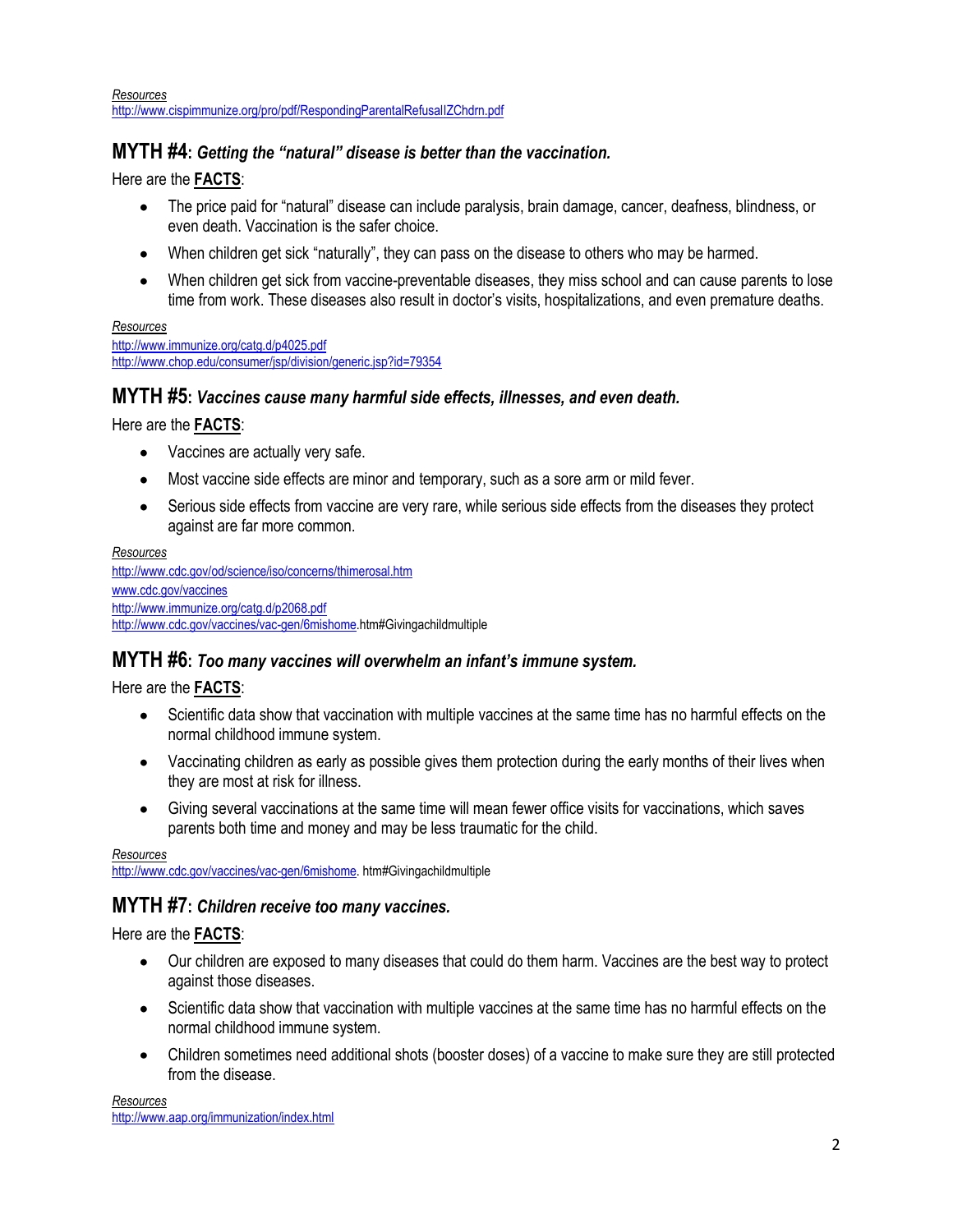## **MYTH #8:** *Healthcare providers give vaccines regardless of the child's health.*

Here are the **FACTS**:

- A healthcare provider checks whether a child is healthy enough to receive a vaccination.
- There are times when a vaccination may not be given to a child. This can include times when they are ill  $\bullet$ with a fever or other health problems.
- Parents are provided with Vaccine Information Statements to better understand the vaccination's purpose and the potential risks and side effects.

*Resources* <http://www.cdc.gov/vaccines/pubs/vis/default.htm> [www.cdc.gov/vaccines/pubs/ACIP-list.htm](http://www.cdc.gov/vaccines/pubs/ACIP-list.htm)

## **MYTH #9:** *There is NO scientific proof that immunization prevents disease.*

Here are the **FACTS**:

- Scientific studies have shown that vaccines prevent many infectious diseases that were once common in this country, including polio, measles, diphtheria, pertussis (whooping cough), rubella (German measles), mumps, tetanus, and Haemophilus influenza type B (Hib).
- Vaccines have decreased deaths and hospitalizations by at least 90 percent. In the case of smallpox, diphtheria, and polio vaccines, deaths and hospitalizations related to these diseases have declined by 100 percent.
- In areas of the world where these vaccines are not available, vaccine preventable diseases still sicken and  $\bullet$ kill many people.

#### *Resources* [www.cdc.gov/vaccines/recs/schedules/child-schedule.htm](http://www.cdc.gov/vaccines/recs/schedules/child-schedule.htm)

## **MYTH #10:** *Polio would have gone away without vaccines.*

Here are the **FACTS**:

- Before polio vaccine was available, as many as 20,000 new cases were reported each year.
- Polio has been eliminated in the United States but continues to be present in other countries with lower  $\bullet$ vaccination rates.
- Stopping vaccination before polio is eliminated world-wide would result in a return of polio in the United States.

*Resources* <http://www.cdc.gov/vaccines/vac-gen/whatifstop.htm>

# **MYTH #11:** *Vaccines contain thimerosal which causes autism.*

Here are the **FACTS**:

- No valid studies have ever shown that thimerosal causes autism. To address public concerns, thimerosal has been removed from most childhood vaccines.
- Since 1999, the use of thimerosal in vaccines has greatly declined. However, the rates of autism since 1999 have only increased.
- Numerous scientific studies have been conducted that show no link between autism and thimerosal.

*Resources*

<http://www.cdc.gov/vaccinesafety/concerns/thimerosal/index.html> <http://www.aap.org/immunization/families/faq/VaccineStudies.pdf>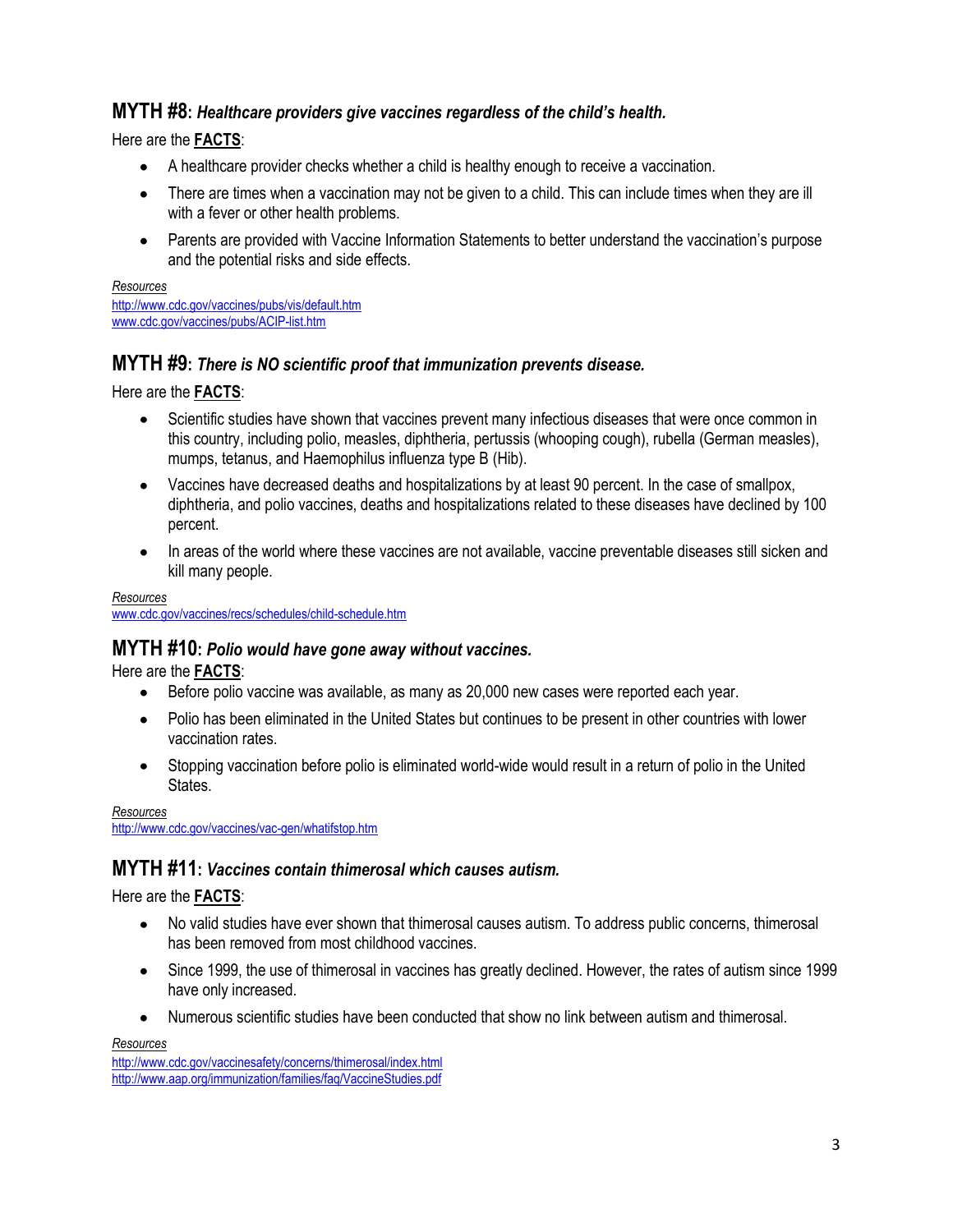## **MYTH #12:** *My child does not need the HPV vaccine because s/he is not having sex.*

Here are the **FACTS**:

- For best protection, children should get the vaccine between the ages of 11 and 12 years of age before they are sexually active and have been exposed to HPV.
- HPV is extremely common and can lead to cervical cancer and genital warts.
- The HPV vaccine does not cure an HPV infection if someone has already been infected with HPV.  $\bullet$

*Resources* <http://www.cdc.gov/hpv/>

## **MYTH #13:** *Vaccines don't work.*

Here are the **FACTS**:

- Years of careful study have shown that vaccines, while not always 100% effective for everyone, are our best protection against disease.
- Before vaccines, many children died from diseases that vaccines now prevent such as whooping cough,  $\bullet$ measles, and polio.
- Being vaccinated not only protects the child but also protects the community. People who are unable to be vaccinated themselves will be less likely to be exposed to disease if those around them are vaccinated.

*Resources* <http://www.cdc.gov/vaccines/vac-gen/howvpd.htm>

## **MYTH #14:** *Booster shots prove that vaccines don't really work.*

Here are the **FACTS**:

- One dose of a vaccine may not be enough to provide full protection against a disease forever.
- Over time, some vaccines lose their ability to protect you against disease.  $\bullet$
- Booster shots may be needed periodically to "boost" the immune system so that you will continue to be  $\bullet$ protected against disease.

*Resources*

[www.cdc.gov/vaccines/recs/schedules/child-schedule.htm](http://www.cdc.gov/vaccines/recs/schedules/child-schedule.htm)

## **MYTH #15:** *Vaccines cause Sudden Infant Death Syndrome (SIDS).*

Here are the **FACTS**:

- Studies have shown that vaccines are not a risk factor for SIDS.
- Most SIDS deaths are caused by other factors such as newborns sleeping on their stomachs, sharing a bed, exposure to cigarette smoke, and mild respiratory infections.
- There have been fewer deaths from SIDS since the American Academy of Pediatric's recommendation to place healthy babies on their backs to sleep even though vaccination rates have remained the same.

*Resources* <http://www.cdc.gov/sids>

## **MYTH #16:** *Vaccines are full of unnecessary and harmful chemicals.*

Here are the **FACTS**:

- Preservatives stop vaccines from becoming contaminated by germs.
- Adjuvants are substances added to a vaccine to strengthen your body's immune response to the vaccine.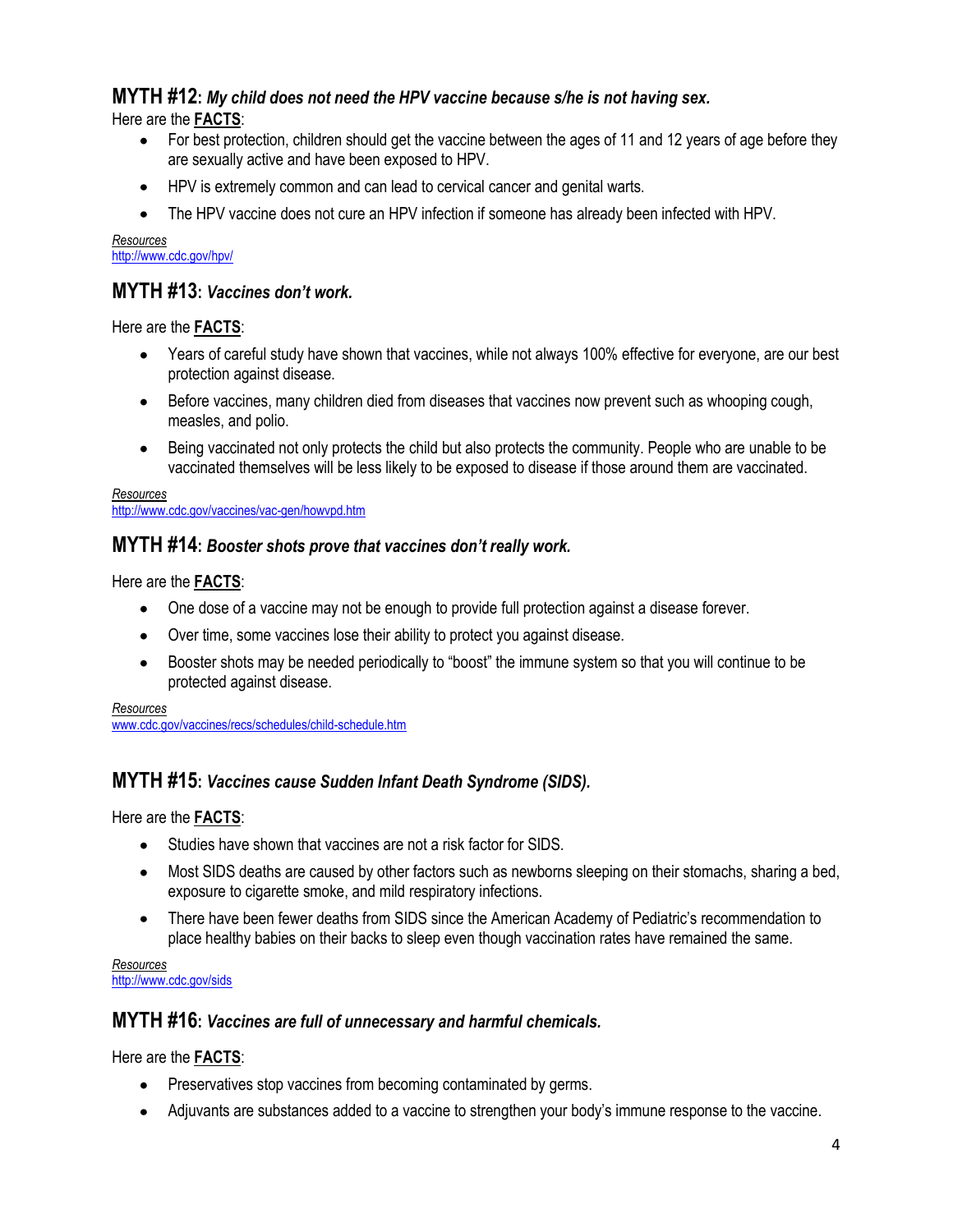- Additives are substances added in small amounts to stop vaccine from breaking down and sticking to the  $\bullet$ sides of the vial.
- These chemicals added to the vaccine have been tested for safety and contribute to the effectiveness of the vaccine.

*Resources* <http://www.cdc.gov/vaccinesafety/> <http://www.cdc.gov/vaccines/vac-gen/additives.htm>

## **MYTH #17:** *The live virus in the measles and mumps vaccine (MMR) causes brain swelling.*

Here are the **FACTS**:

- No. All well done studies on this issue have found no connection between the MMR vaccine and brain swelling.
- The CDC, which tracks possible bad reactions to vaccines, reports that brain swelling rarely happens after  $\bullet$ receiving the MMR vaccine.
- Unvaccinated children infected with the measles virus run the risk of severe brain swelling which can result  $\bullet$ in brain damage.

*Resources*

<http://www.cdc.gov/vaccinesafety/Activities/vaers.html> [http://www.cdc.gov/vaccinesafety/Vaccine\\_Monitoring/Index.html](http://www.cdc.gov/vaccinesafety/Vaccine_Monitoring/Index.html) <http://www.vaccinesafety.edu/>

### **MYTH #18:** *Vaccines are harmful to my child.*

Here are the **FACTS**:

- Vaccines go through careful safety studies before they are actually used. This process can take 10 years or longer. Vaccines must be proven to be safe and effective in children.
- The Vaccine Adverse Event Reporting System (VAERS) monitors and investigates any harmful reactions from vaccines. Any problems identified result in additional investigation.
- Serious side effects from vaccines are very rare, while serious side effects from the diseases they protect  $\bullet$ against are far more common.

*Resources*

<http://www.cdc.gov/vaccinesafety/Activities/vaers.html> [http://www.cdc.gov/vaccinesafety/Vaccine\\_Monitoring/Index.html](http://www.cdc.gov/vaccinesafety/Vaccine_Monitoring/Index.html) <http://www.vaccinesafety.edu/>

## **MYTH #19:** *Vaccinations have caused the increase in autism.*

#### Here are the **FACTS**:

- $\bullet$ To date, there is no definite, scientific proof that any vaccine or combination of vaccines can cause autism.
- The well known study that linked autism and vaccination has since been proven to be a fraud.  $\bullet$
- Just because the symptoms of autism begin to occur around the same time as the child's vaccinations does  $\bullet$ not mean that one caused the other.

*Resources*

<http://www.aap.org/advocacy/releases/autismfactsforparents.pdf> [http://children.webmd.com/vaccines/news/20100202/study-](http://children.webmd.com/vaccines/news/20100202/study)linking- autism-to-vaccine-retracted <http://www.bmj.com/content/342/bmj.c7452>